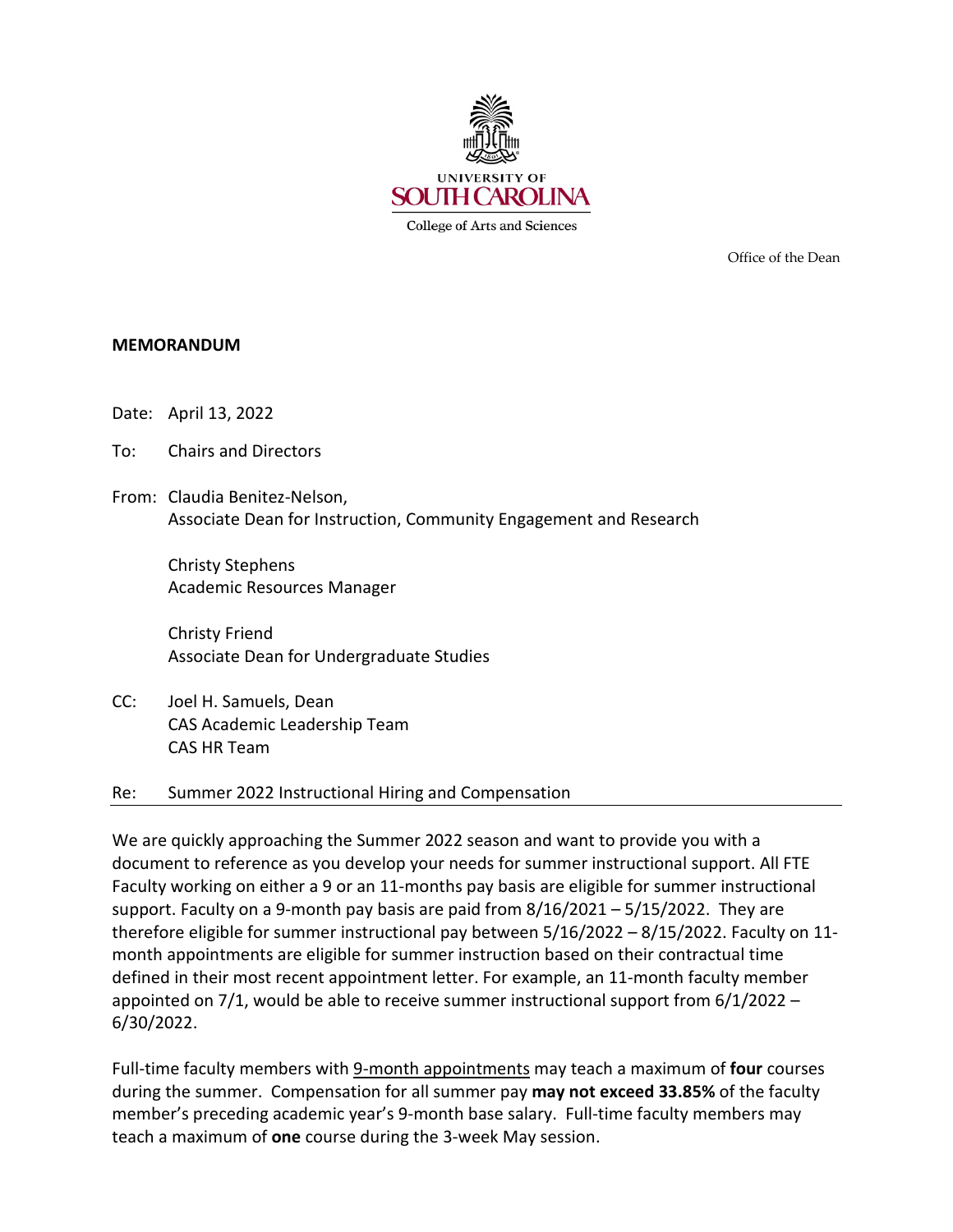Summer 2022 Instructional Hiring and Compensation Page 2 of 6

Full-time faculty members with 11-month appointments may teach a maximum of **two** courses during the summer. Both courses must be taught during the one calendar month in which the faculty member is not appointed. Compensation for all summer pay **may not exceed 9.36%** of the faculty member's 11-month base salary.

**Two courses per session** are considered a full load for faculty members, graduate students, and TFACs.

Compensation for traditional or face-to-face, distributed learning or online summer lecture courses will be adjusted according to the following scales:

| <b>Course Level</b> | 100%         | 75%          | 50%          |
|---------------------|--------------|--------------|--------------|
|                     | compensation | compensation | compensation |
| 700 and 800         | 8 or more    |              |              |
| $300 - 600$         | 20 or more   | 15           | 12           |
| 100 and 200         | 24 or more   | 18           | 12           |

Units may seek a Low Enrollment Waiver for specific courses based on pedagogical requirements, such as:

- courses required for timely progress to a degree;
- courses in smaller academic units such as interdisciplinary programs.

These minimum enrollment standards do not apply to South Carolina Honors College (SCHC) courses. The college is committed to supporting the needs of the SCHC and to offering SCHC courses where possible. No SCHC course may be cancelled without Office of the Dean approval. Units should contact Academic Resources Manager Christy Stephens at [herbc@mailbox.sc.edu](mailto:herbc@mailbox.sc.edu) with any questions about scheduling and course minimum requirements for SCHC courses.

Waiver requests will be evaluated on a case-by-case basis and will consider the nature of the course and its role in the curriculum. All inquiries regarding waiver requests should be submitted by email to Christy Stephens at [herbc@mailbox.sc.edu.](mailto:herbc@mailbox.sc.edu) Units may not make an offer of employment or assign an under-enrolled course before approval of any low enrollment waiver request. The request should be copied to the unit chair or director of each unit impacted (i.e., for cross-listed courses).

One week before classes begin, courses that do not meet enrollment minimums and do not have an approved low enrollment waiver will be cancelled by the college.

Low enrollment waivers, course cancellations and all compensation adjustments must be approved by the Office of the Dean. Departments and programs are expected to monitor course enrollment.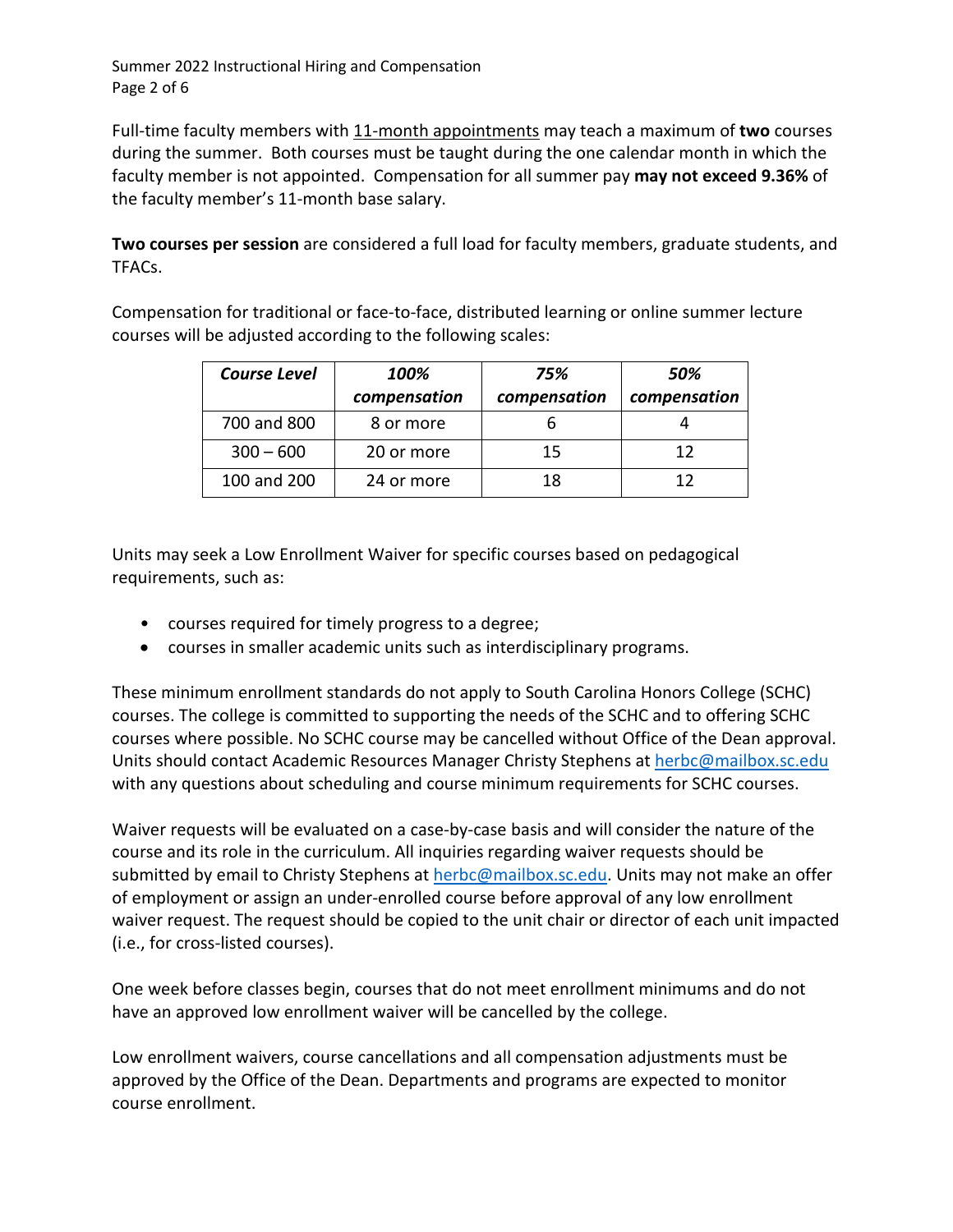Summer 2022 Instructional Hiring and Compensation Page 3 of 6

University Policy states: The minimum requirements for instructors of record are:

- a. Faculty teaching courses at the undergraduate level (100-400): doctorate or master's degree in the teaching discipline or master's degree with a concentration in the teaching discipline (a minimum of 18 graduate semester hours in the teaching discipline).
- b. Faculty teaching graduate and post-baccalaureate course work: earned doctorate/terminal degree in the teaching discipline or a related discipline.
- c. Graduate teaching assistants: To be eligible to teach undergraduate courses, each graduate teaching assistant must provide an official transcript showing that a master's degree in the teaching discipline has been conferred. Otherwise, graduate teaching assistants must meet all of the following qualifications before they are eligible to teach: 1) 18 or more graduate semester hours in the teaching discipline as evidenced by coursework on a transcript, 2) direct supervision by a faculty member who is qualified to teach in the discipline, 3) regular in-service training, which may be in the form of a course taken simultaneously or prior to teaching, and 4) planned and periodic evaluations by a faculty member in the discipline. (University Policy ACAF 1.20 Credential Verification for Instructors of Record.)

The Office of the Dean is required by SACSCOC to have "proof of highest degree" attained on file for every faculty member. Departments and programs are responsible for reviewing the credentials of all teaching faculty candidates to ensure that instructional faculty meet the minimum credential requirements based on course level. This applies to all candidates: fulltime, part-time, temporary, tenured, tenure-track and non-tenure-track.

An official transcript indicating the highest degree awarded must be sent directly to the College of Arts and Sciences Human Resources team from the institution that granted the degree before the beginning of an appointment for all new hires and faculty.

Unit chairs and directors should submit a completed Alternative Credential Form for each instructor of record that does not meet the minimum requirements prior to the start of the course.

Please be reminded of the following as you begin your summer hiring processes.

REMINDERS: Summer Instructional Faculty Members

• All departments and programs must execute a **written offer** using the template provided for summer compensation of all instructional faculty. All offers of compensation must follow policies and procedures, as established by the University, the

State Office of Human Resources, and reflected in policy HR 1.81Appendix: Guidelines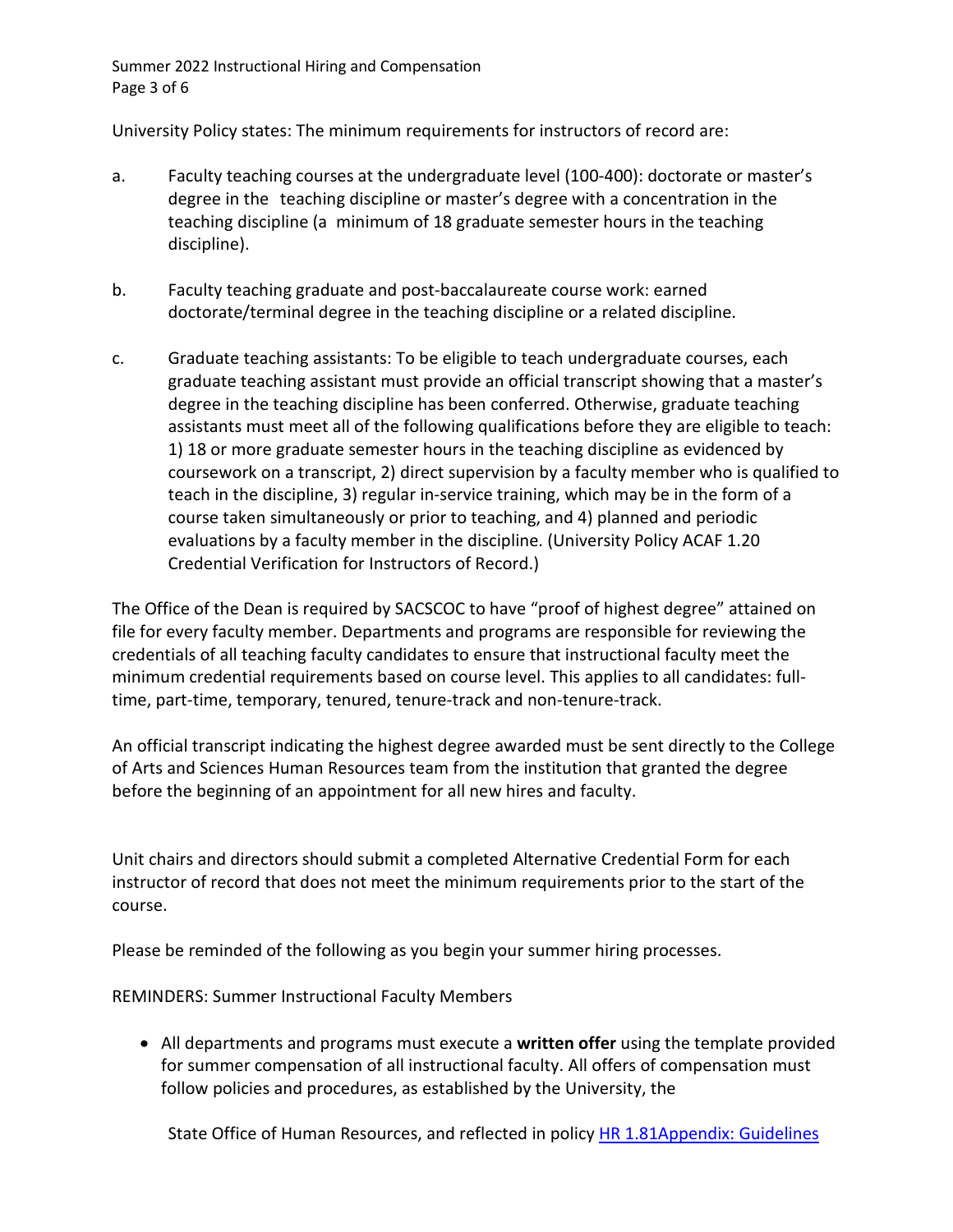Summer 2022 Instructional Hiring and Compensation Page 4 of 6

> [for Determining Summer Compensation for USC](http://www.sc.edu/policies/ppm/hr181.pdf) [Columbia.\)](http://www.sc.edu/policies/ppm/hr181.pdf). This compensation offer must be signed by the faculty and submitted to the Dean's Office prior to the start date of course(s).

- Permanent full-time faculty members may only receive summer compensation outside their normal appointment basis consistent with State and University regulations. Faculty do not accrue sick leave while in temporary status for summer employment.
- Summer compensation is not considered dual employment, which covers additional compensation earned during the faculty member's base period of employment.
- Summer compensation begins 05/16/2022 and ends 08/15/2022.
- The base salary is the compensation earned in the preceding academic year, which does not include any potential general increases, supplements, or other non-base payments.
- Faculty in FTE positions will be compensated on a course-by-course basis. Compensation for courses that meet enrollment minima will be calculated at 7.5% of the faculty member's preceding academic year 9-month base salary with a cap of \$7,500 per three credit hour course.
- All lab courses will be compensated at \$1,900 per section regardless of employee status.
- Temporary faculty will be compensated for lecture courses as follows, subject to enrollment minima:

## **BIOL, CHEM, GEOG, GEOL, MATH, PHYS, STAT**

Ph.D. degree: \$7,500 per 3-hour credit course up to 125 students \$8,500 per 3-hour credit course >125 students

ABD\*: Course compensation will be handled on a case-by-case basis, including consideration of instructor experience, course type and expected enrollment.

Master's: Course compensation will be handled on a case-by-case basis, including consideration of instructor experience, course type and expected enrollment.

## All other disciplines:

- Ph.D. degree: \$5,000 per 3 credit hour course \$3,400 per 2 credit hour course \$1,700 per 1 credit hour course
- ABD\*: \$4,500 per 3 credit hour course \$3,000 per 2 credit hour course \$1,500 per 1 credit hour course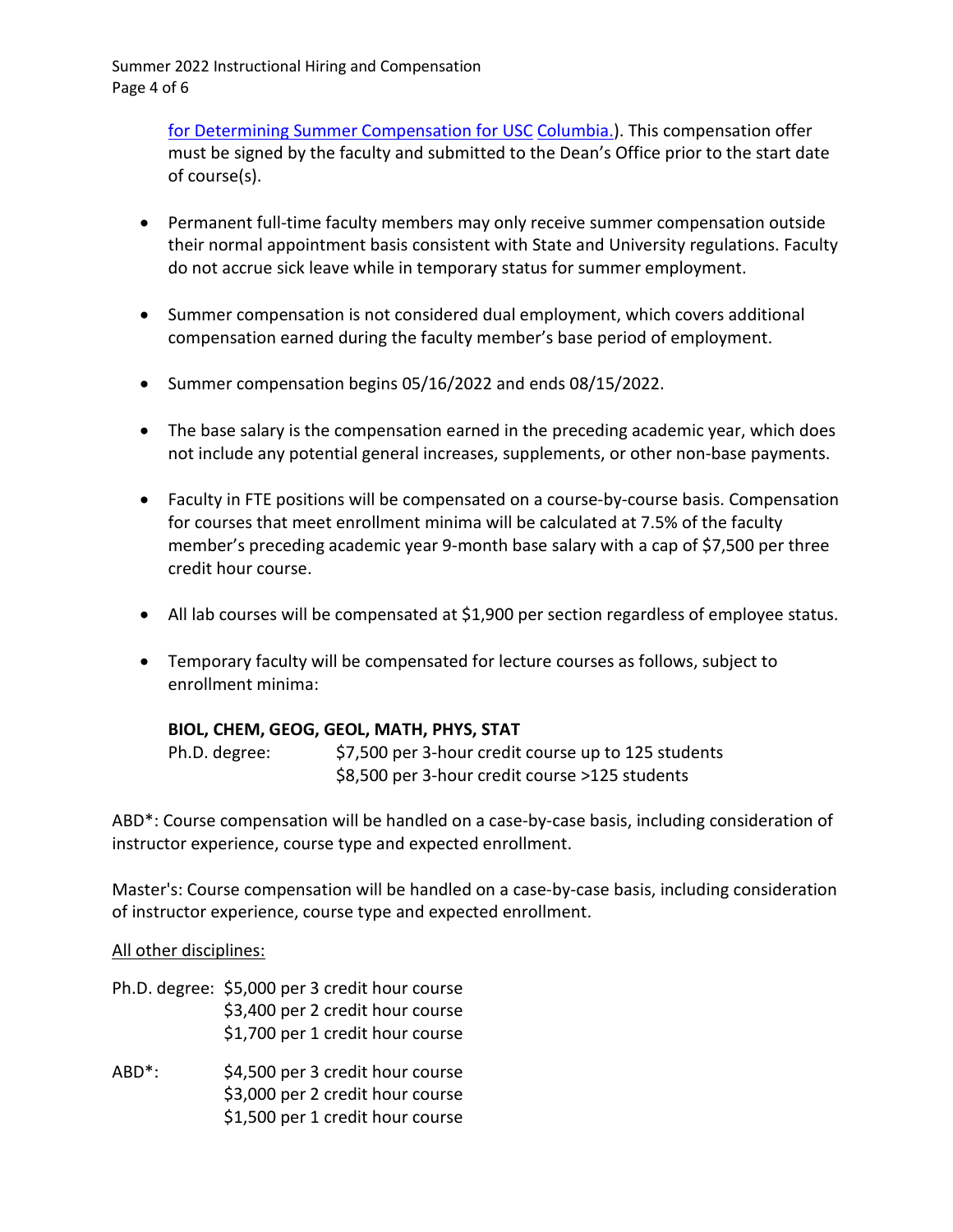Summer 2022 Instructional Hiring and Compensation Page 5 of 6

| Master's degree: | \$4,000 per 3 credit hour course |
|------------------|----------------------------------|
|                  | \$2,700 per 2 credit hour course |
|                  | \$1,400 per 1 credit hour course |

\*ABD: completed doctoral coursework/passed comprehensive exams

We want to extend our heartfelt appreciation for all the hard work, cooperation and support shown by you, your staff, and your faculty.